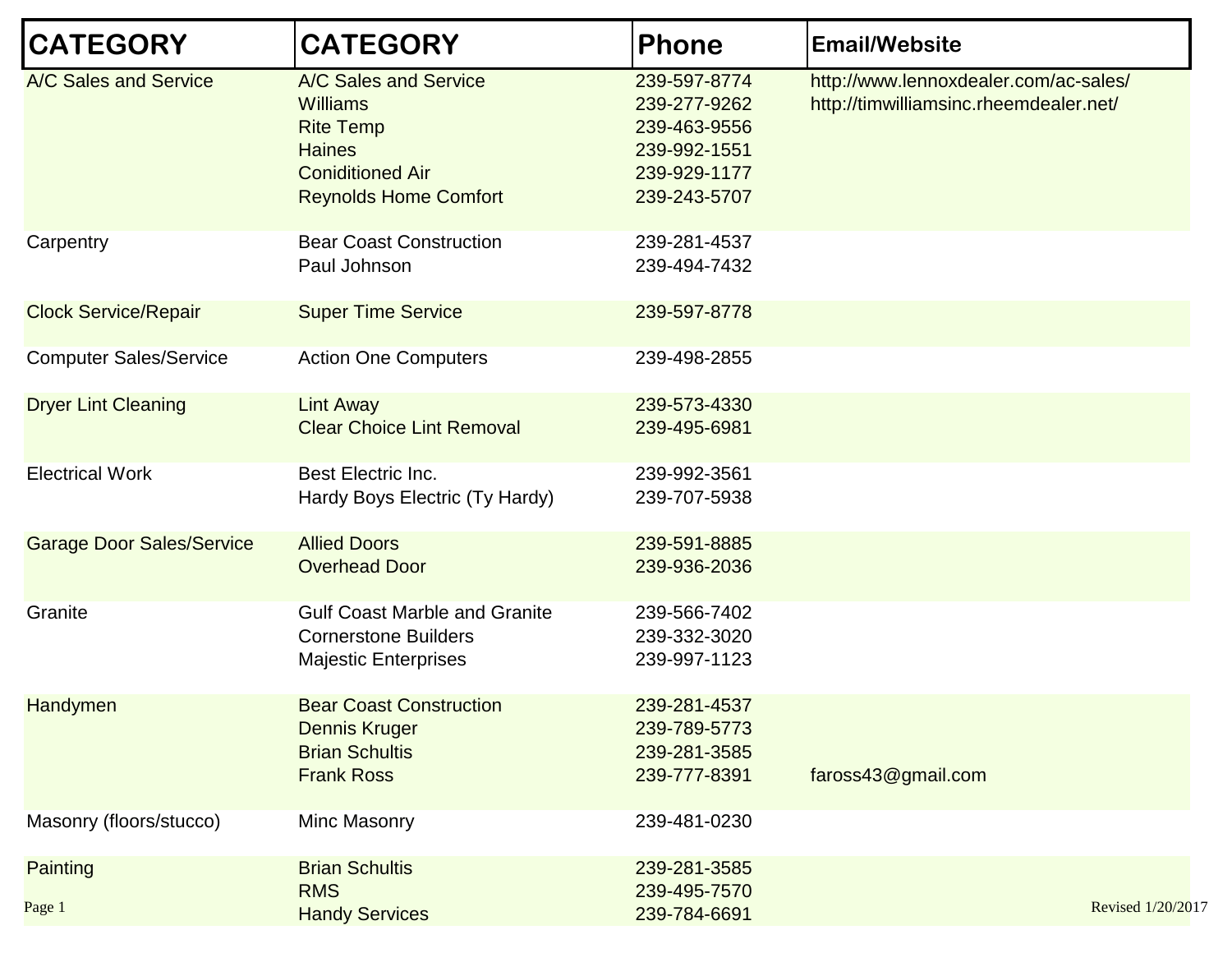| <b>CATEGORY</b>                       | <b>CATEGORY</b>                                                                                                                                                                                                    | <b>Phone</b>                                                                                                 | <b>Email/Website</b> |
|---------------------------------------|--------------------------------------------------------------------------------------------------------------------------------------------------------------------------------------------------------------------|--------------------------------------------------------------------------------------------------------------|----------------------|
| Painting (Cont.)                      | De Santis Cleaning                                                                                                                                                                                                 | 239-405-5547                                                                                                 |                      |
| Plumbing                              | <b>Aztec Plumbing</b><br>\$30 discount cupon at http://aztecplumbing.net/coupons<br><b>Bob Hill Plumbing</b><br><b>Panther Plumbing</b><br>Cell<br>Roto-Rooter<br>Piranha Plumbing<br>Liv-A-Little Total Home Care | 239-482-8492<br>239-262-6119<br>239-947-1080<br>239-433-0343<br>239-992-3856<br>239-947-7120<br>239-895-8333 |                      |
| <b>Pool Service</b>                   | <b>Florida Pool Service</b><br><b>Tri-City</b>                                                                                                                                                                     | 239-594-8497<br>239-597-6518                                                                                 |                      |
| <b>Pressure Washing</b>               | <b>McDonald's Home Care</b><br><b>Trafford</b><br><b>DeSantis</b>                                                                                                                                                  | 239-393-6262<br>239-593-0640<br>239-403-5547                                                                 |                      |
| <b>Patio Slider Repair</b>            | <b>Slider Man</b>                                                                                                                                                                                                  | 239-997-1969                                                                                                 |                      |
| Roofing                               | Ad-Ler Roofing<br><b>Coping Roofing</b>                                                                                                                                                                            | 239-936-8226<br>239-543-2255                                                                                 |                      |
| <b>Rugs, Area Cleaning</b>            | <b>Ali Oriental Rugs</b>                                                                                                                                                                                           | 239-254-0166                                                                                                 |                      |
| <b>Small Animal Hospital</b>          | Animal Hospital of Bonita<br>Pelican Landing Animal Hospital                                                                                                                                                       | 239-947-3447<br>239-498-7200                                                                                 |                      |
| <b>Tile/Wood Flooring</b>             | <b>Pelican Tile Distributors</b><br><b>Blind &amp; Shutter Gallery</b><br><b>Majestic Enterprises</b><br>Tom Slaughter Tile & Marble, Inc.<br>Cell                                                                 | 239-947-8911<br>239-540-1131<br>239-997-1123<br>239-458-9773<br>239-826-3558                                 |                      |
| <b>Tree Removal/Service</b><br>Page 2 | <b>The Tree Service</b><br>E. Santos Tree Service                                                                                                                                                                  | 239-495-0515<br>239-455-8665                                                                                 | Revised 1/20/2017    |